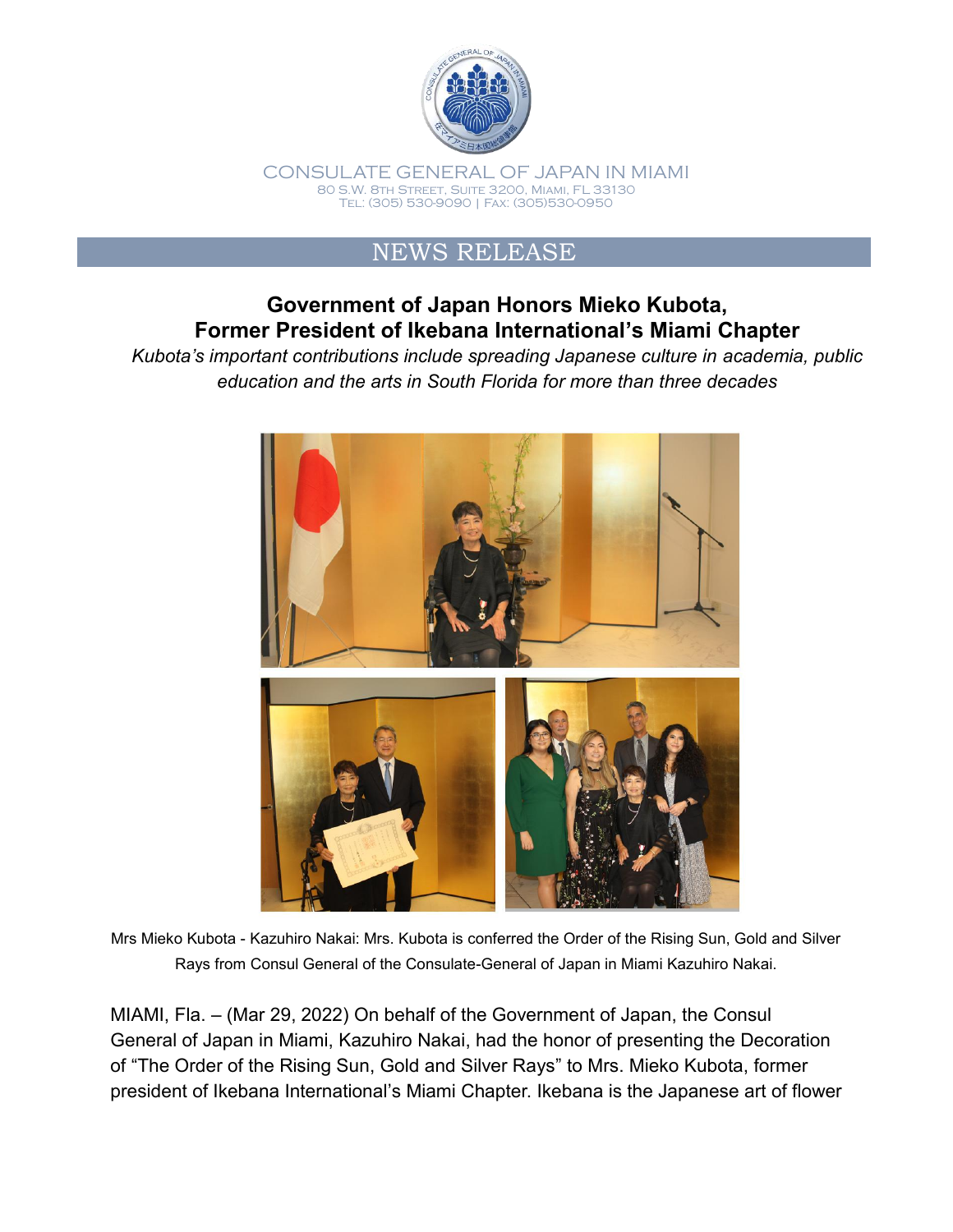

## arranging.

The prestigious honor, granted by the Emperor of Japan, is conferred upon meritorious Japanese citizens and foreign nationals who have made significant contributions in the promotion of friendly bilateral relations between Japan and foreign countries.

"Mrs. Kubota's achievements related to the spread of Ikebana as well as educational support for Japanese children, and the promotion of Japanese culture and language in South Florida have accrued to a strong and worthy witness of educational solicitude and Japanese-Floridian friendship," said Consul General Nakai. "I am delighted to confer upon Mrs. Mieko Kubota, this most prestigious honor, which is granted by His Majesty the Emperor of Japan to those who have contributed to friendship between Japan and foreign Nations."

The conferment ceremony was held in the ceremonial room at the Consulate-General of Japan in Miami in the presence of Mrs. Kubota's family members, friends, dear former students and leading members of Ikebana International's Miami Chapter.

"I am honored and grateful to receive this decoration and see such a great result to my life's work. In receiving this decoration, I feel myself like a representative of all of the Japanese people and others sharing in my work," said Mrs. Kubota. "Everyone likes flowers, so if someone sees at least one flower a day, it will bring happiness to their hearts. Through the art of Ikebana, we arrange beautiful flowers to be seen but also the unseen flower, which is the flower in your heart. In doing this, we share joy."

Mrs. Kubota's admirable efforts have enriched many important sectors of society in South Florida including academia, public education and the arts for over three decades.

Mrs. Kubota dedicated herself to language education as well as supporting foreign students' integration into the educational system. Noticing there weren't many qualified Japanese teachers in South Florida in the late 1980s, she began teaching Japanese at Coral Gables High school in Miami-Dade County. From 1997 to 2007, Mrs. Kubota served as a Japanese specialist for the Bilingual Education and Foreign Language Division at the Public School Education Bureau of Miami Dade County, which is comprised of a rich and diverse community. She provided thorough English education support to about 30 Japanese students in 10-15 local public schools during her tenure. She also taught Japanese at the University of Miami and at Miami Dade College.

In addition to her work in academics, Mrs. Kubota served five two-year terms as